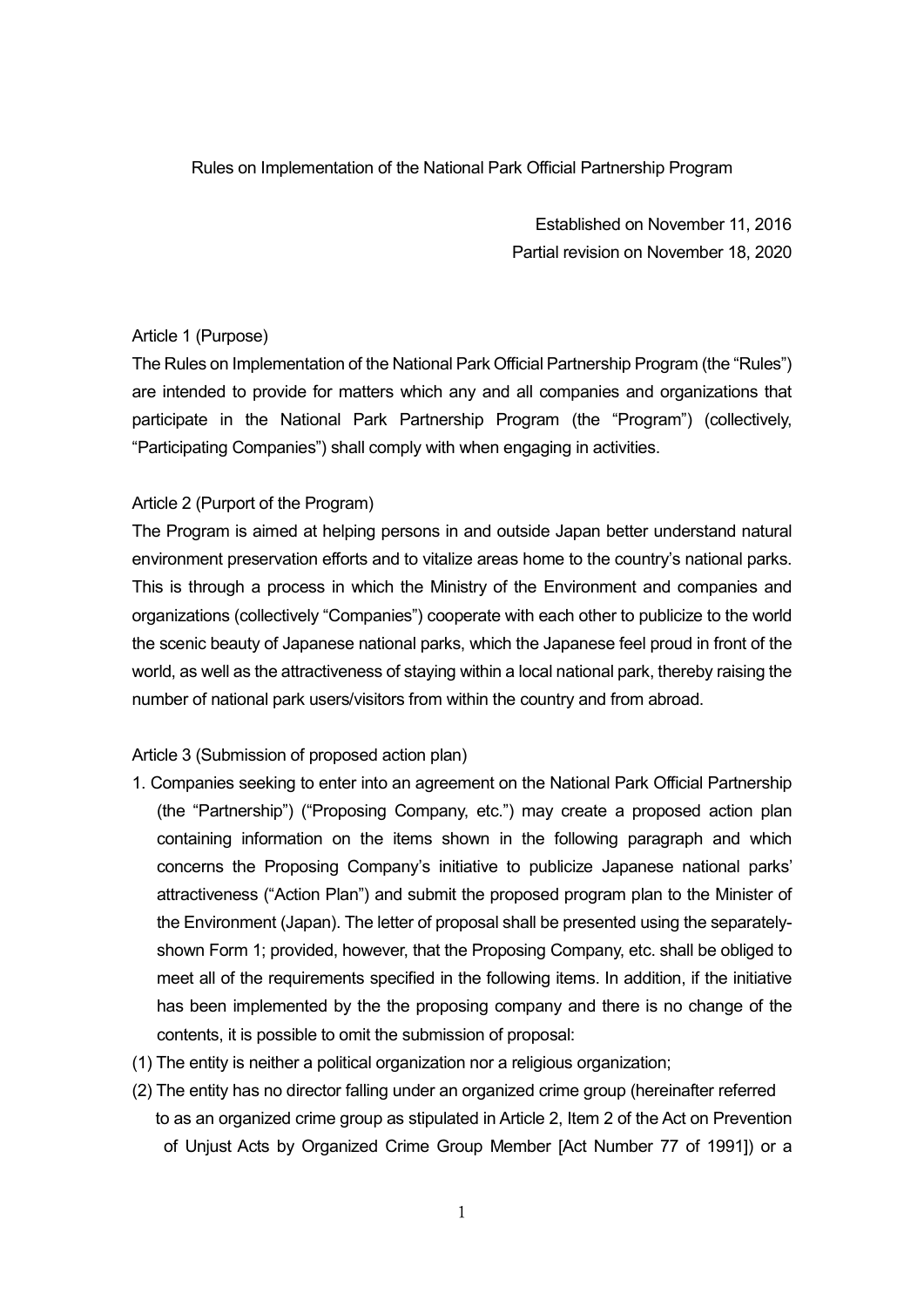member of an organized crime group (hereinafter referring to an organized crime group member as stipulated in Article 2, Item 6 of the said Act), and has no director who has such a relationship with an organized crime group and/or a member of an organized crime group as must be socially condemned.

- 2. An Action Plan document shall contain the following items:
- (1) Outline of the actions for publicizing the attractiveness of Japanese national parks that is intended to be carried out no later than 2025 ("Actions");
- (2) Description of the planned Actions to be conducted for the year in progress (if the Action Plan is to be submitted from 1 November to 31 December of the year in progress, the Actions until the final day of the immediately-following year shall apply);
- (3) Expected beneficial effect of the Action set forth in Item 2.
- 3. The following materials shall be attached to the Action Plan:
- (1) A material that shows the outline of the Proposing Company, etc. (date of founding, paidin capital, establishment name, number of employees, names of principal products [and/or services] and business size);
- (2) Balance sheet, statement of income and/or their equivalents for the fiscal year immediately preceding the fiscal year containing the date on which the application is filed;
- (3) Reference material for the Actions set forth in Item 1 of the preceding paragraph and any material that shows the grounds for computing the beneficial effect set forth in Item 3 of the said paragraph.

Article 4 (Conclusion of Partnership agreement)

- 1. If an Action Plan is submitted pursuant to the preceding article and the details shown in the said plan are deemed to meet the following requirements, the Minister of the Environment may enter into a Partnership agreement with the Proposing Company, etc.
- (1) The Action Plan is designed to publicize the attractiveness of Japanese national parks broadly to entities in and outside Japan;
- (2) The Action Plan is intended to communicate the attractiveness of Japanese national parks appropriately and effectively;
- (3) The description of the Actions is specific and deemed as feasible.
- 2. A Partnership agreement shall come into effect with the conclusion of an agreement by and between the Minister of the Environment and a representative of the Partnership applicant company ("Partner Company, etc."). Such agreement shall be based on the separately-shown Form 2.
- 3. The agreement shall be executed in duplicate and the Ministry of the Environment and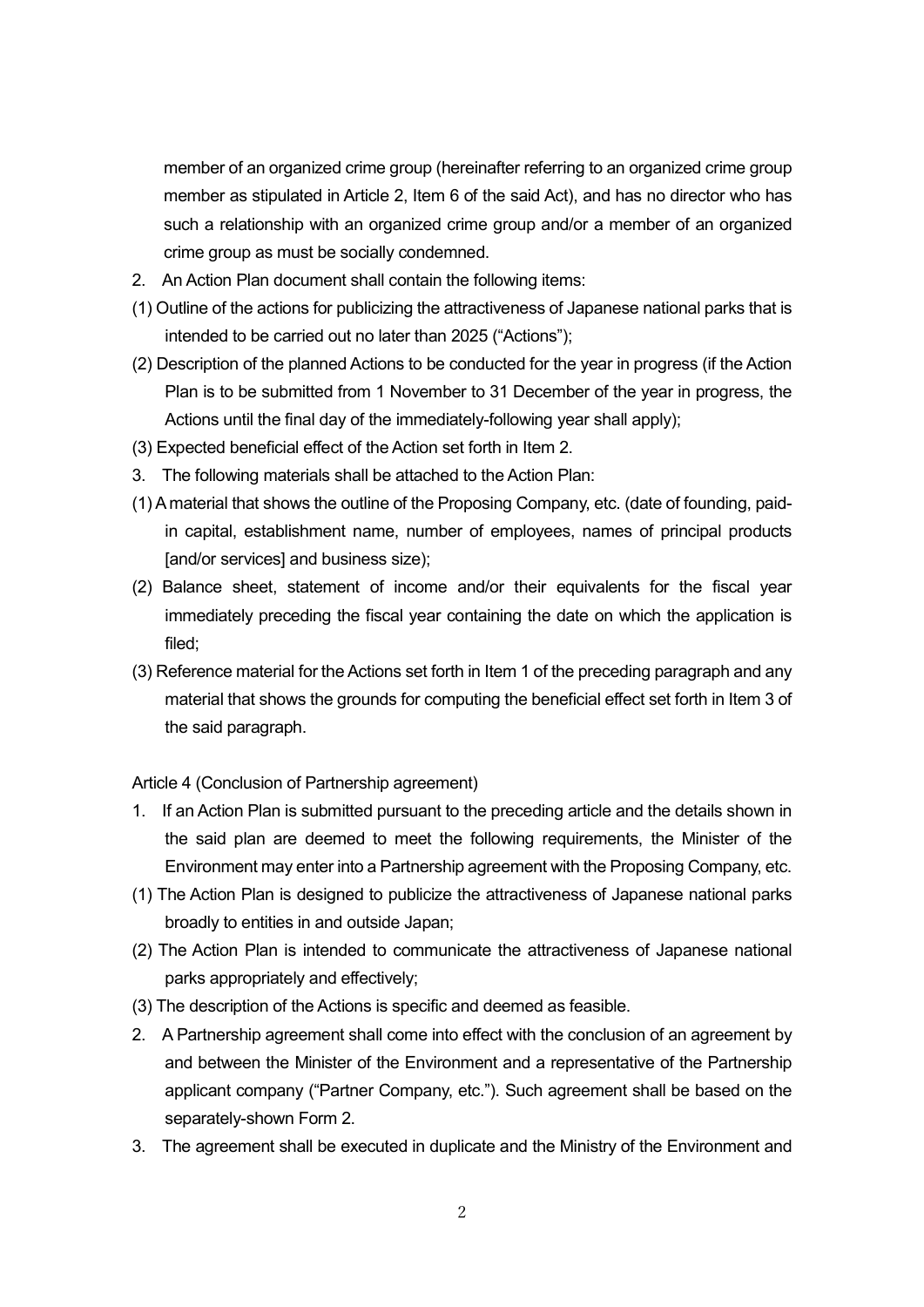the Partner Company, etc. shall each retain one copy of it.

### Article 5 (Use of logos)

A Partner Company, etc. may, at no charge, use National Park Official Partner logos pursuant to the Rules on Use of National Park Official Partner Logo (the "Logo Usage Rules").

### Article 6 (Reporting on Action results)

- 1. A Partner Company, etc. shall, no later than January 31 each year, submit a report to the Ministry of the Environment on the results of the Action for the previous year (including the results of the use of National Park Official Partner logos, etc.) and the Action planned for the year in progress. The report shall be based on the separatelyshown Form 3.
- 2. Information reported pursuant to the preceding paragraph may potentially be released through the Ministry of the Environment website or social networking service (SNS).

### Article 7 (Term of agreement concluded)

The effective term of the agreement concluded as stipulated in Article 4, Paragraph 1 shall be the period from the date on which the agreement is entered into to December 31, 2025.

## Article 8 (Demand for rectification)

If any of the following items applies to a Partner Company, etc. or any of the parties related to it, the Minister of the Environment may potentially demand that the said Partner Company, etc. rectify the situation:

- (1) The entity or the person has breached, or is suspected to have breached, these Rules;
- (2) The entity or the person has breached, or is suspected to have breached, the Logo Usage Rules;
- (3) The entity or the person has engaged in, or is suspected to have engaged in, an act that contradicts the aim of the Program in any other manner.

### Article 9 (Termination of Partnership)

- 1. The Minister of the Environment may terminate the Partnership with an existing partner if any of the following applies:
- (1) The Partner Company, etc. entered into the agreement set forth in Article 4, Paragraph 1 by an improper means;
- (2) The Partner Company, etc. fails to provide a report as stipulated in Article 6, Paragraph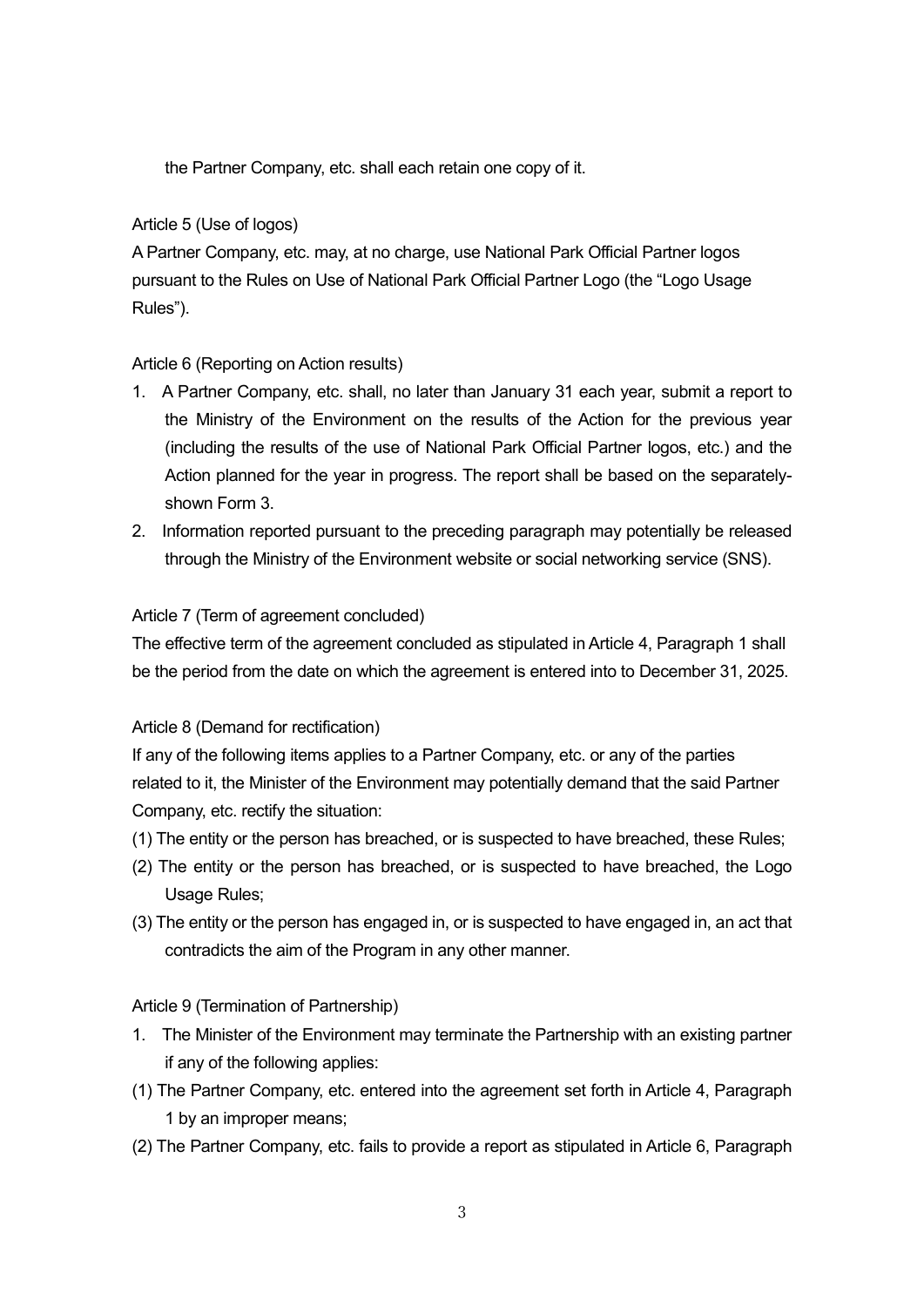1 with its Actions being deemed as insufficient;

- (3) The Partner Company, etc. is deemed to have committed a serious breach of laws or a breach of public order and morals;
- (4) The Partner Company, etc. fails to meet rectification requirements requested by theMinister of the Environment;
- (5) The Minister of the Environment deems that there is a rational reason for the partnership termination.
- 2. If any of the following applies, the Partnership shall cease to be effective:
- (1) The Minister of the Environment informs the Partner Company, etc. of an intention to terminate the Partnership with it pursuant to the provision of the preceding paragraph;
- (2) The Partner Company, etc. ceases to exist due to bankruptcy, dissolution, merger or any other reason;
- (3) The Partner Company, etc. requests a Partnership termination and reaches agreement with the Minister of the Environment.
- 3. If Item 2 of the preceding paragraph is to apply, the Partner Company, etc. shall inform the Minister of the Environment to that effect.

Article 10 (Revision to the Rules, etc.)

- 1. These Rules may potentially be revised by the Ministry of the Environment as required. In such event, it shall, after the revision, notify Partner Company, etc. to that effect.
- 2. The Ministry of the Environment shall not be held liable for any detriment caused to a Participating Companies owing to a revision to these Rules.

Supplementary Provision

These Rules shall come into force on November 11, 2016.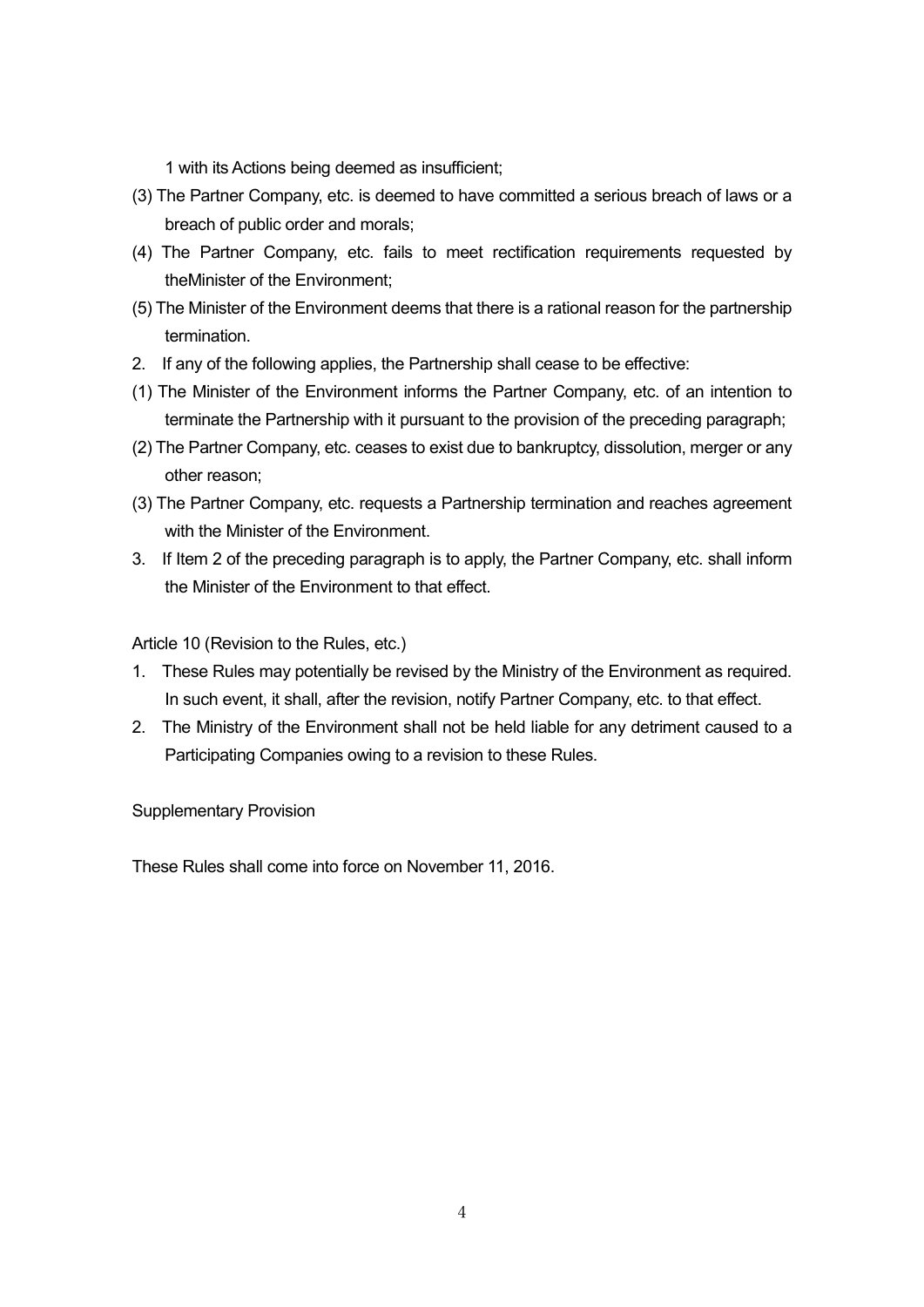Form 1

Submission of Action Plan for Concluding Agreement on National Park Official Partnership

This letter is to inform you that we wish to enter into the Agreement on National Park Official Partnership with the Ministry of the Environment since, pursuant to Article 3 of the Rules on Implementation of the National Park Official Partnership Program, we have formulated the following actions for publicizing the attractiveness of Japanese national parks ("Actions").

XX (month) XX (date), XXXX (year)

Name and address of Partner Company, etc.

| Outline of Actions                  |                                                          |
|-------------------------------------|----------------------------------------------------------|
| until 2025                          |                                                          |
|                                     |                                                          |
|                                     |                                                          |
|                                     |                                                          |
|                                     |                                                          |
|                                     |                                                          |
|                                     |                                                          |
|                                     |                                                          |
| Description of                      |                                                          |
| Actions for the year<br>in progress |                                                          |
|                                     |                                                          |
| X Details of<br>the                 |                                                          |
| activities until<br>the             |                                                          |
| end of the following                |                                                          |
| year (in the case of                |                                                          |
| proposals made in                   |                                                          |
| November or later)                  |                                                          |
| <b>Expected beneficial</b>          |                                                          |
| effect from Actions                 |                                                          |
|                                     |                                                          |
|                                     |                                                          |
|                                     | X Please describe quantitatively to the extent possible. |
| Contact details of                  |                                                          |
| the person in                       |                                                          |
| charge                              |                                                          |

#### To the Ministry of the Environment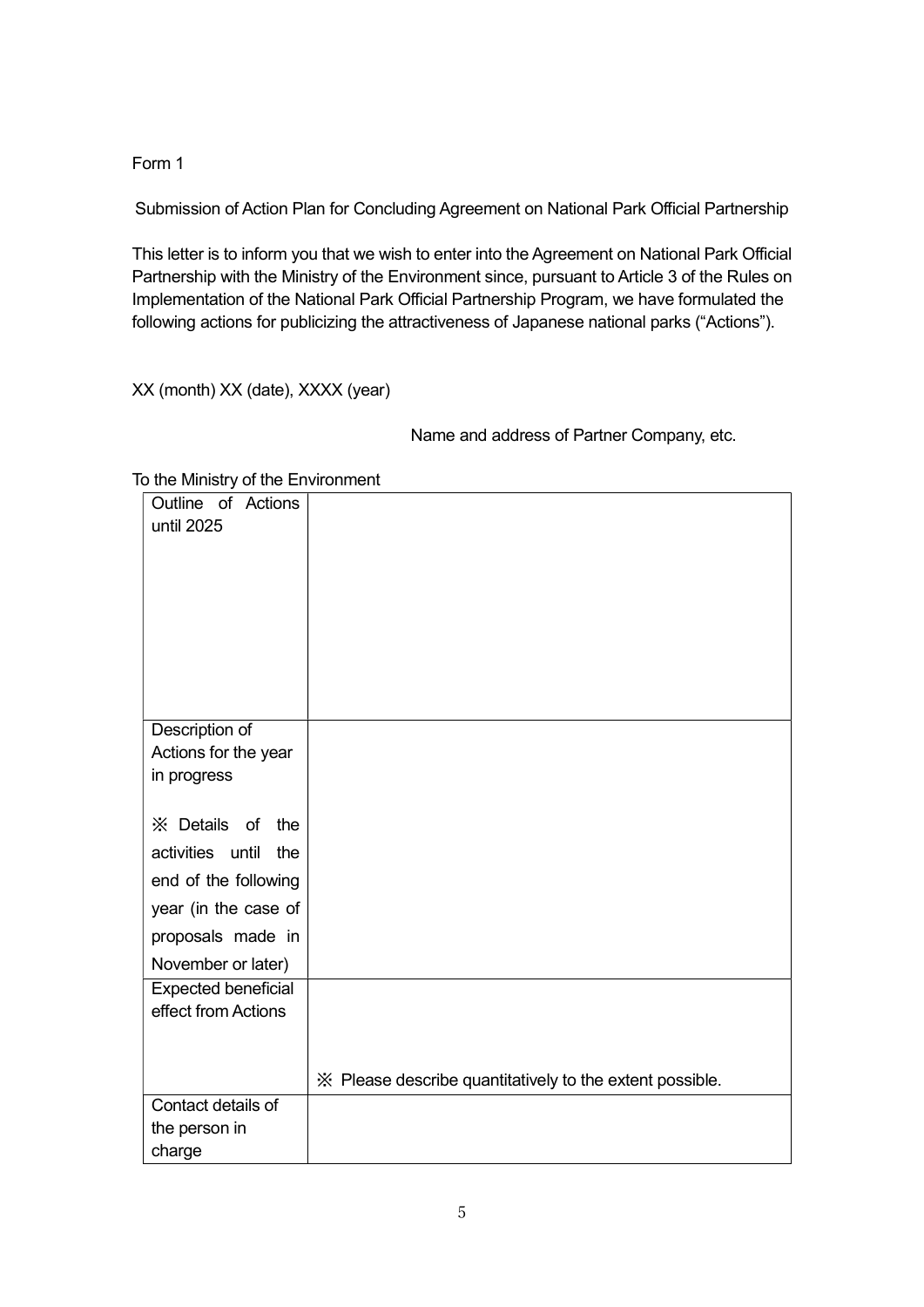# Form 2

# Agreement on National Park Official Partnership

This Agreement on the National Park Official Partnership is hereby entered into by and between X (the "First Party") and the Ministry of the Environment (the "Second Party") pursuant to the Rules on Implementation of the National Park Official Partnership Program.

## Article 1 (Purpose)

The purpose of the conclusion of the National Park Official Partnership is to help persons in and outside Japan better understand natural environment preservation efforts and to vitalize areas home to the country's national parks. This is through a process in which the parties hereto cooperate with each other to publicize to the world the scenic beauty of Japanese national parks, of which the Japanese feel proud in front of the world, as well as the attractiveness of staying within a local national park, thereby raising the number of national park users/visitors from within the country and from abroad.

# Article 2 (Description of the Actions)

The First Party shall implement the following according to the purpose set forth in the preceding article.

- (1)
- (2)
- (3)

2. The Second Party shall provide the First Party with information necessary for it to execute the Actions set forth in the preceding paragraph, among other assistance measures, and engage in aggressive public relations activities on the said Actions through the Ministry of the Environment website, etc.

## Article 3 (Amendment through consultation)

If either the First Party or the Second Party requests that any of the provisions of the preceding paragraph be revised, necessary revision shall be made upon having mutual consultation each time on an ad hoc basis.

## Article 4 (Term)

The effective term of this Agreement shall be from the date on which it is entered into by and between the parties hereto to December 31, 2025.

## Article 5 (Consultation on doubt or ambiguity)

Any matter not provided for in this Agreement or any doubt or ambiguity about any of the provisions of this Agreement shall be settled upon mutual consultation after the parties hereto consult with each other in good faith.

IN WITNESS WHEREOF, the parties hereto have executed this Agreement in duplicate By having their duly authorized representatives place their signatures or seals thereon,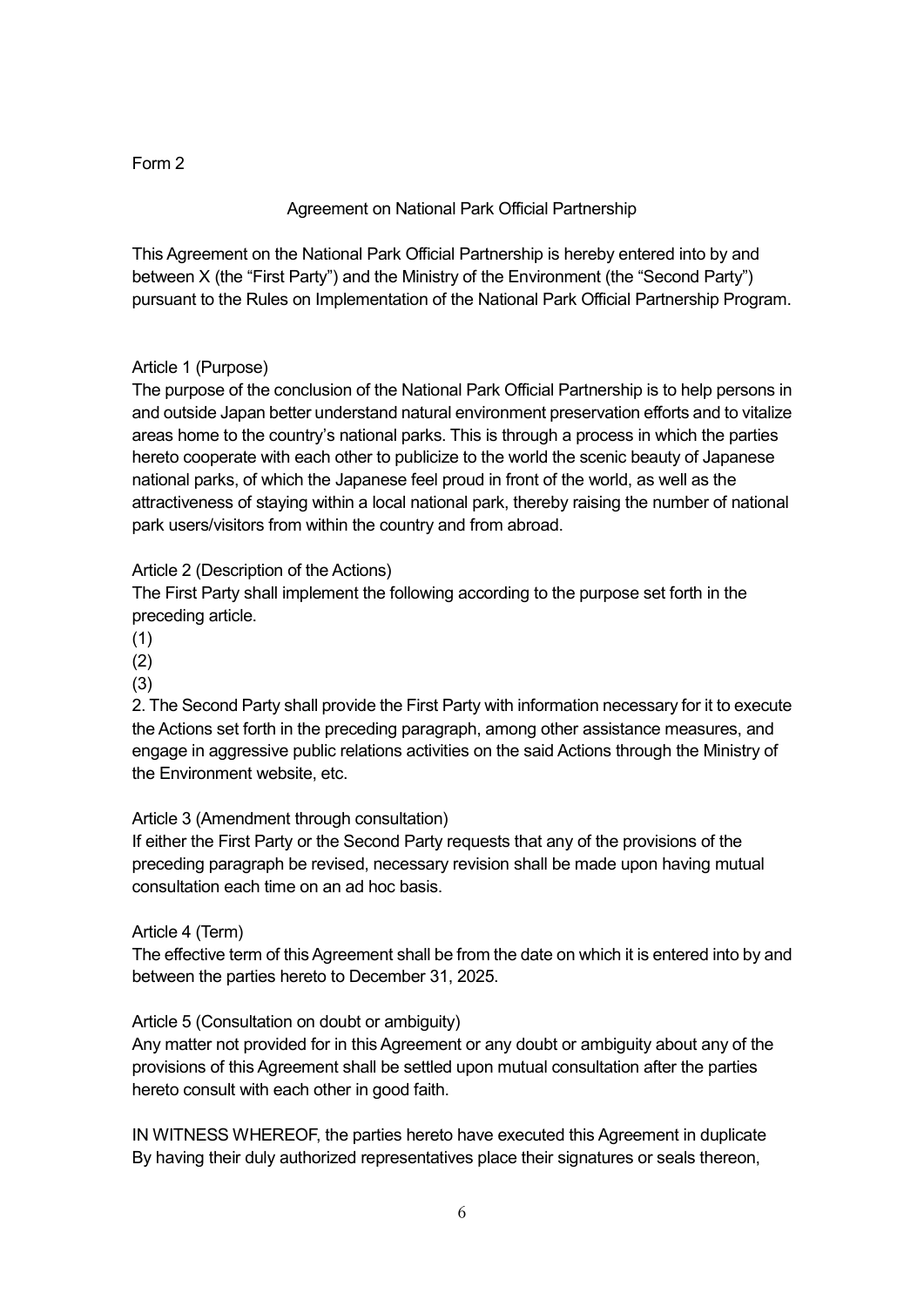and each party retains one copy of the originals.

XX (month) XX (date), XXXX (year)

The First Party:

The Second Party: Name of Minister of the Environment Ministry of the Environment 1 – 2 – 2, Kasumigaseki, Chiyoda-ku, Tokyo, Japan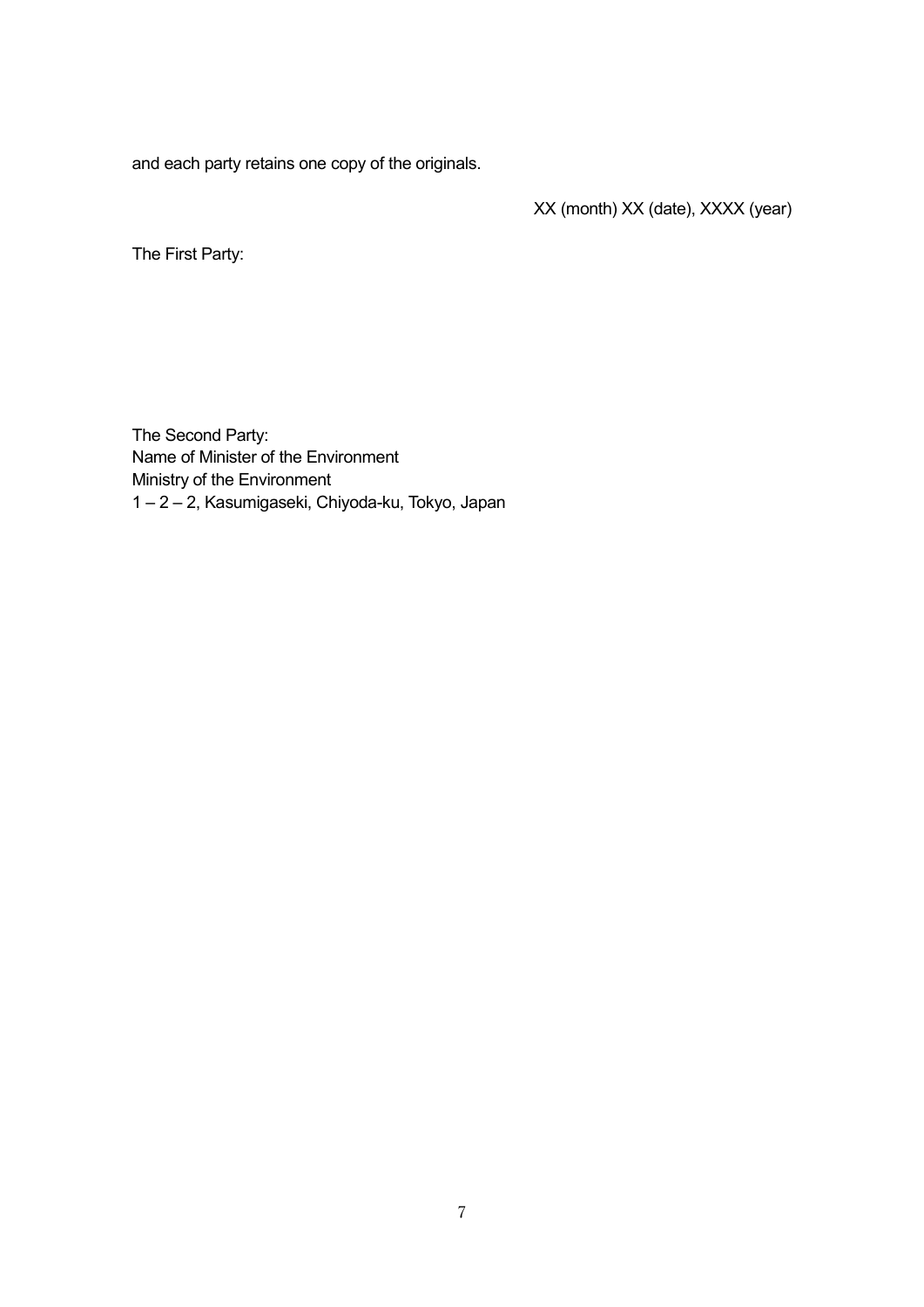Form 3

Report on National Park Official Partnership Action Results and Plan

I hereby report on our action results and plan for the National Park Official Partnership pursuant to Article 6, Paragraph 1 of the Rules on Implementation of the National Park Official Partnership Program.

XX (month) XX (date), XXXX (year)

Name and address of Partner Company, etc.

To the Ministry of the Environment Previous year

| . <i>.</i> .<br><b>Action results</b><br>of the previous<br>year | Action results:<br>Logo usage results:                  |
|------------------------------------------------------------------|---------------------------------------------------------|
|                                                                  |                                                         |
| <b>Beneficial effect</b>                                         |                                                         |
| from Actions                                                     |                                                         |
|                                                                  |                                                         |
|                                                                  | ※ Please describe quantitatively to the extent possible |